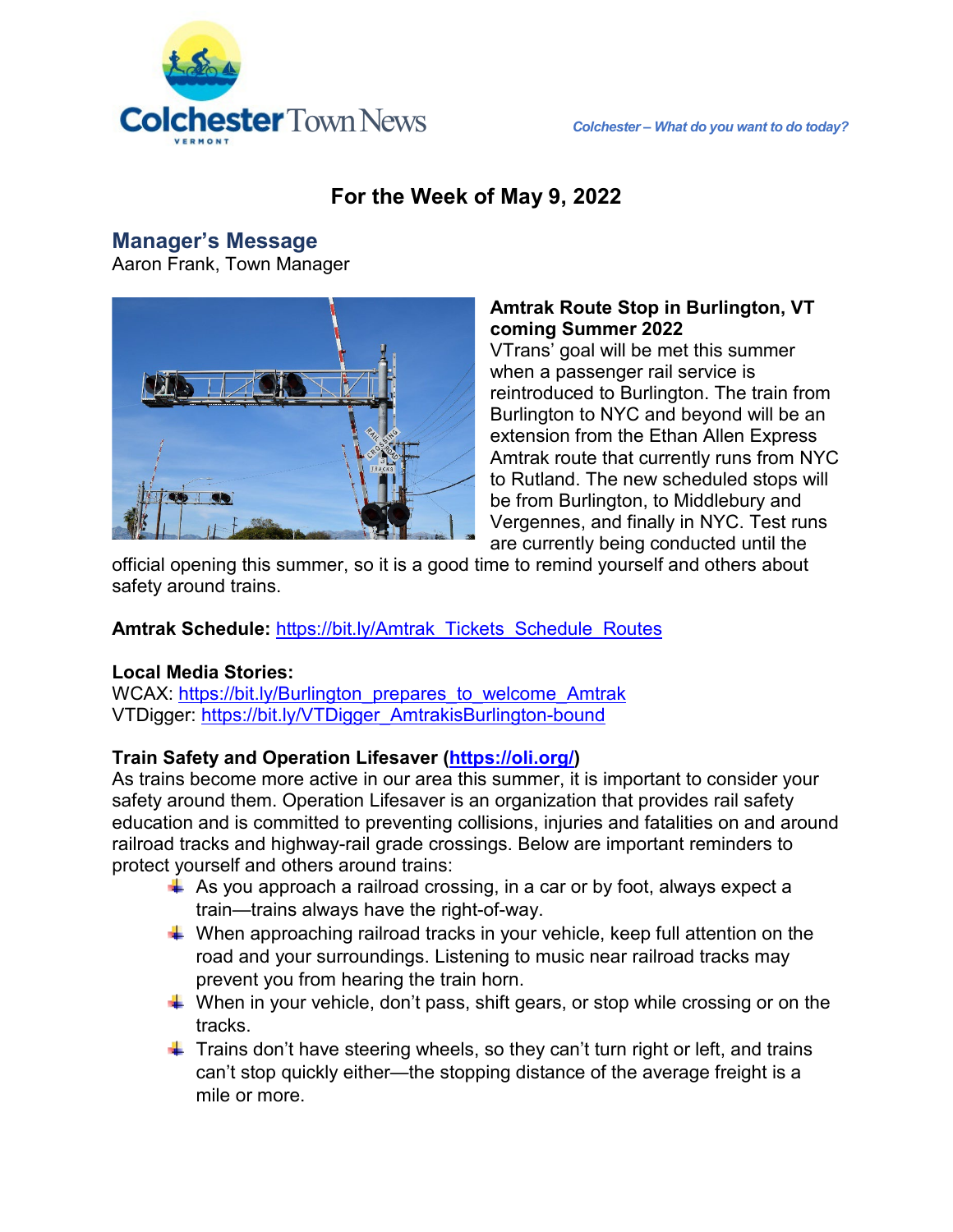

- $\ddot{\phantom{1}}$  Do not walk or ride your bike along or on tracks; cross tracks only at designated crossings; and be alert to and obey all warnings, signals, lights, and signs.
- $\downarrow$  Railroad property is private property. Recreational activities do not mix with railroad tracks—you are trespassing.
- $\downarrow$  In case of emergency, look for the blue sign located on the crossbuck or signal post that shows an emergency phone number, or call your local police.

### **An Update on Spongy Moth (formerly Gypsy Moth) Management**

During 2021, the Town of Colchester, and many other regions of Vermont, experienced an increased population of *Lymantria dispar*  (Spongy Moth, formerly known as the Gypsy Moth) resulting in significant defoliation of trees throughout the spring and summer. Before 2021, a major increase in Spongy Moth population and large spread defoliation hadn't occurred since the early 1990s. Although this invasive insect is not native to the region, it has been here since the late 1800s.

**ADULT** 





**LARVA** (Caterpillar)

**EGG** 

#### **What is the impact of Spongy Moth outbreaks?**



Spongy Moth outbreaks occur cyclically and are often naturally controlled by insect parasites and predators, virus and fungal disease, and adverse weather conditions. An outbreak of Spongy Moths occurs when their population exceeds natural enemies, such as when a drought occurs and reduces the activity of the fungus *Entomophaga maimaiga* that can regularly keep populations controlled if sufficient moisture is present. During outbreaks, Spongy Moths can cause large spread defoliation. In 2021, more than 50,000 acres in Vermont were defoliated. The larvae typically feed on oak and maple trees, but they will also feed on other deciduous hardwoods such as birch and

apple trees. However, Spongy Moths are early season defoliators. If it isn't too dry, heavily defoliated trees can produce new leaves over the summer.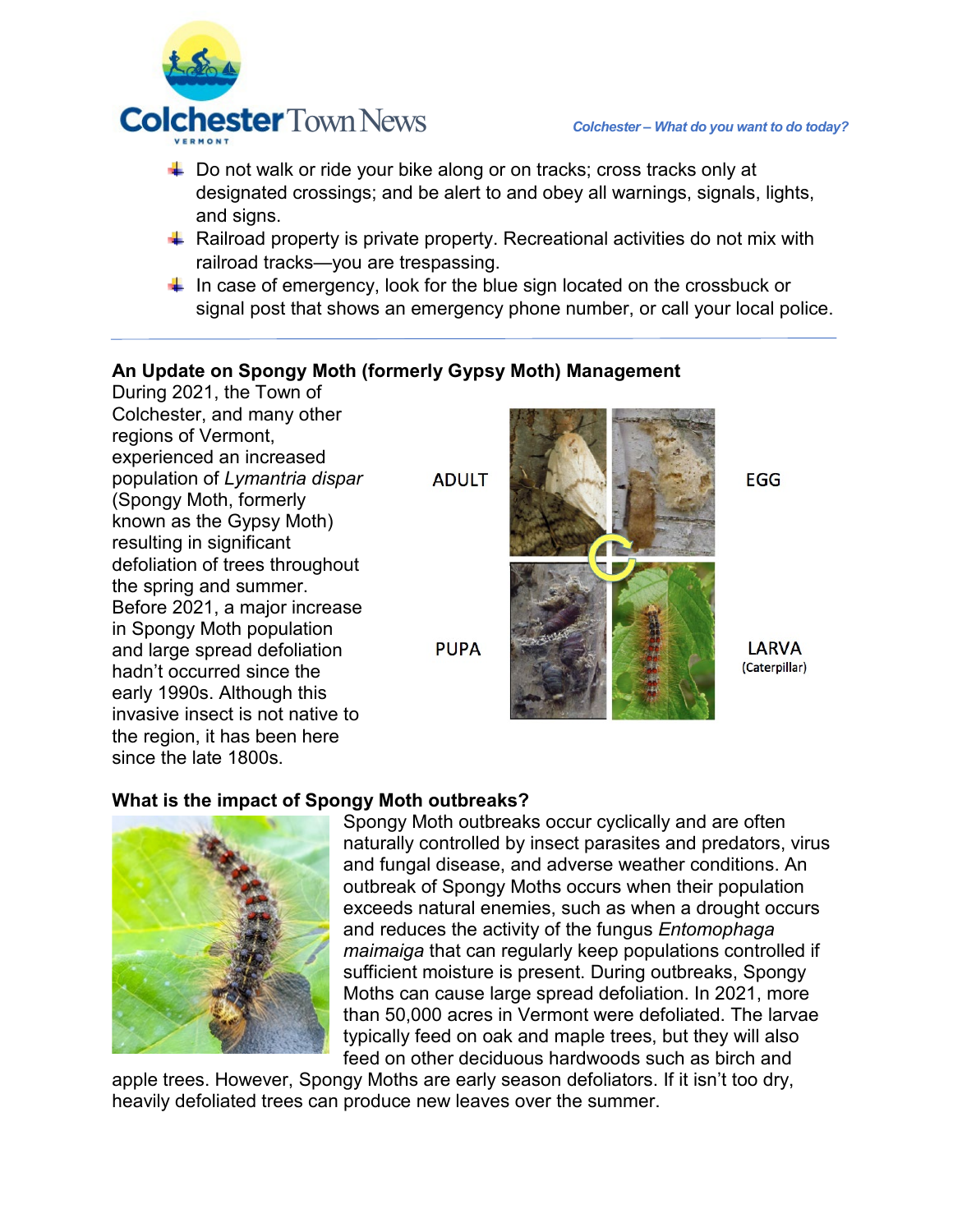

#### **What is the State doing to control the Spongy Moth population?**

The State has not conducted aerial treatment for Spongy Moths in over 30 years, which is expected to continue for the foreseeable future. Instead, the State is providing [information](https://www.vtinvasives.org/sites/default/files/images/VT%20FPR_LDD%20Leaflet_Dec%202021_final.pdf) to landowners and municipalities and letting them make the decisions about treatment themselves. Between 2016 to 2018, the State's method of education and outreach for treatment strategies was used for the Forest Tent Caterpillar outbreak, which had a positive outcome.

#### **What is the Town doing to control the Spongy Moth population?**

The Town is currently following the expert advice of the State of Vermont and the University of Vermont who both employ tree specialists with specific expertise in controlling Spongy Moths. While there is a process for Town's to apply for permits for aerial spraying, it is an extensive process making these types of permits difficult to obtain as there are also disadvantages to spraying. At this time, we believe the best approach continues to be education and outreach which has been effective for the State. Below are several management strategies for homeowners, along with a number of useful links for your use.

#### **Management Strategies for Homeowners**

 **Destroy Egg Masses:** Egg masses can be removed from trees between August and May to reduce the population in the coming year. The egg masses can be removed using a scraper to carefully remove the masses and submerge them into a container of soapy water or alcohol for 2 days before discarding them in the trash. This will destroy the eggs. Do not scrape them onto the ground or try to crush them as they can survive and hatch in the spring. Egg masses can also be sprayed with horticultural oil labeled for Spongy Moth (formerly Gypsy Moth) egg masses. These horticultural oils can be available at lawn and garden centers or online. Be sure to read the label and use the product appropriately.

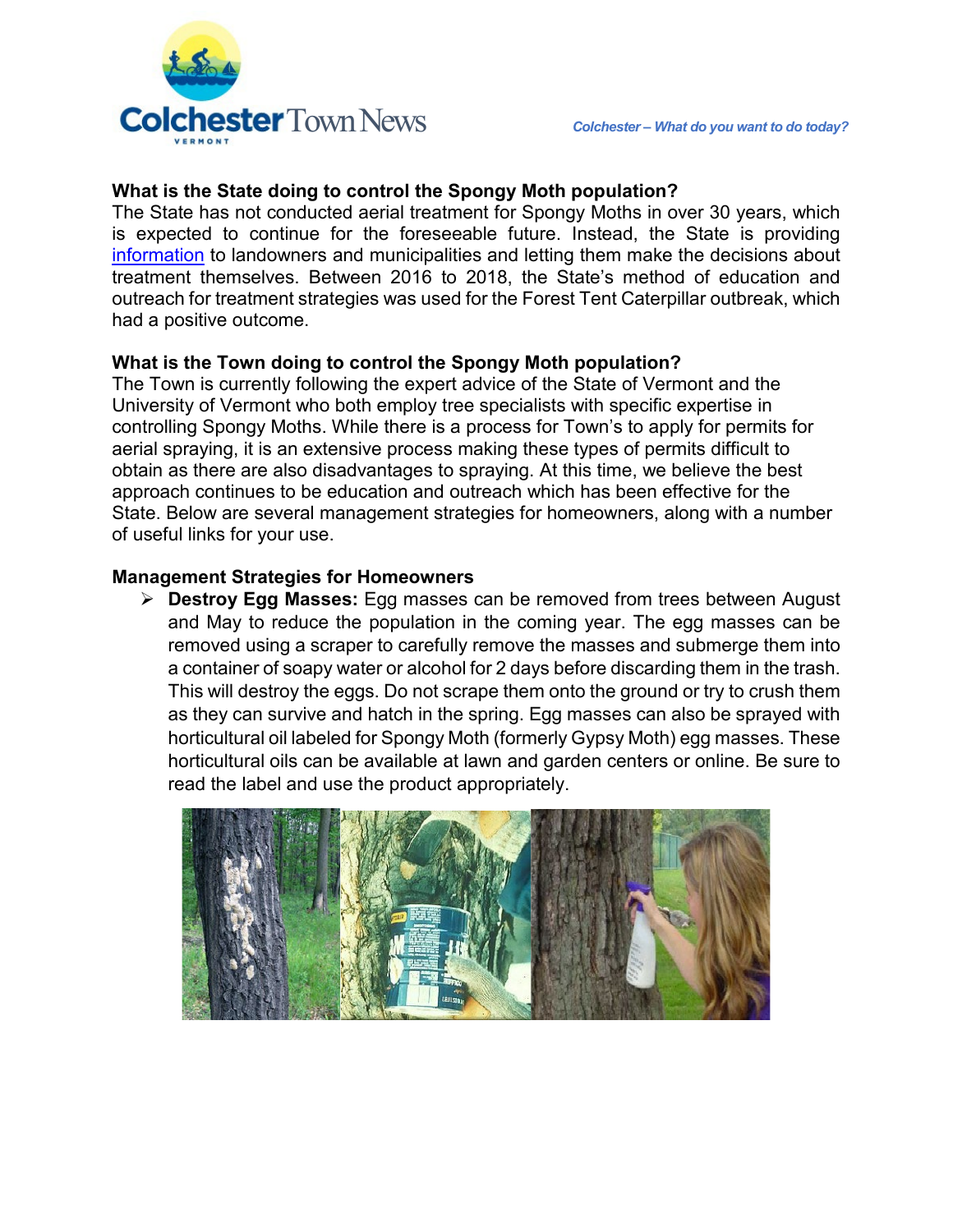

 **Trapping:** Trapping Spongy Moths during two stages of their life cycle can reduce the population. Late April, just after the larvae has hatched, barrier bands will prevent larvae from climbing back into the trees after ballooning (this is when they drop down on thin silken threads to find a host tree or shrub after hatching). These barrier bands can be constructed from duct tape or other type of material that can be wrapped



around a tree trunk and coated with a sticky material, such as TangleFoot or Vaseline. Do not put the sticky material directly on the tree trunk. Butcher paper or paper bags can be placed around the trunk before using the duct tape. Reapply the sticky material as necessary and replace the band when it becomes covered with caterpillars.



During early June, the barrier bands can be replaced with collection bands. A 12 to 18-inch-wide medium-weight, neutral-colored cloth or burlap can be placed around the tree. The material can be fastened to the tree with cord or twine at chest height. Fold the top half of the cloth down to cover the bottom half. The older caterpillars will use these as a place to hide during the day. The caterpillars will need to be removed and destroyed every day, by scraping them into a bucket of soapy water.

- **Pesticides:** Pesticides must be applied between May and June. Two types of pesticides can be used: biological and chemical pesticides.
	- **Biological Pesticides:** Bacillus thuringiensis kurstaki (Btk) is the most common treatment used to control Spongy Moths. This bacterial insecticide kills caterpillars that eat it within a week of its application. The insecticide causes the cells of the caterpillar's stomach lining to rupture. This bacterium is found naturally in soil. The timing of this application is necessary as the bacterial insecticide can be less effective on the older caterpillars. The bacterial insecticide has no effect of animals, birds, people or other types of insects; however, it can kill other caterpillars of moths and butterflies.
	- **Chemical Pesticides:** Many products are available at local garden centers or nurseries. Be sure to check the label to make sure Spongy Moths (formerly Gypsy Moths) are listed. If you choose to use a chemical insecticide, it is important to always read and precisely follow the label directions, as many of these chemical insecticides can have potential impacts on beneficial insects and natural enemies of Spongy Moths.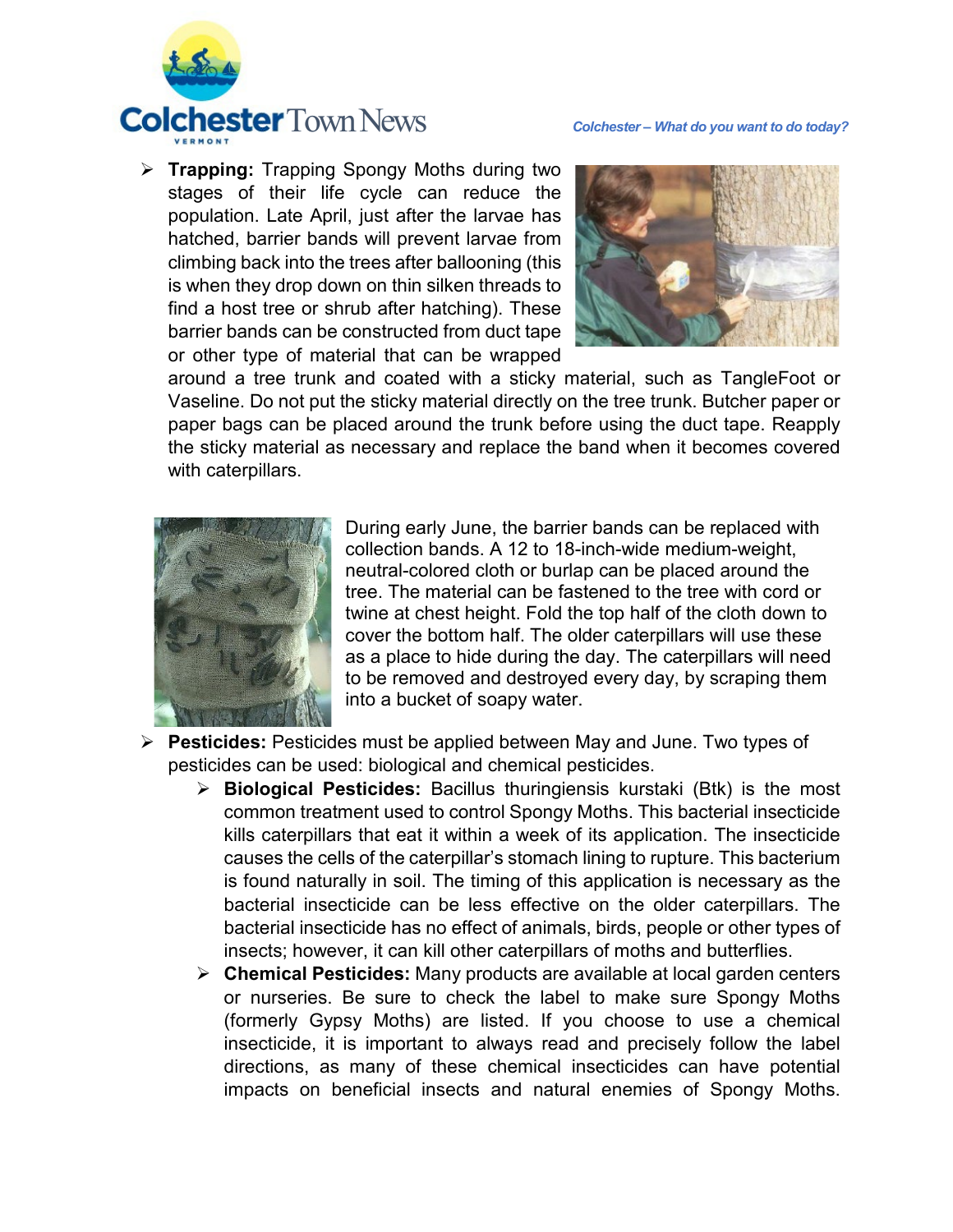

Common active ingredients of chemical pesticides are bifenthrin, carbaryl, seta-cypermethrin, and permethrin.

 **Crush and Brush:** Once in the pupal stage, you can crush and brush the cocoons into a container of soapy water to prevent them from making it to the adult stage. The cocoons of Spongy Moths are typically in protected spots, so you will need to be thorough when you are inspecting. The pupae are brown in color and approximately  $\frac{3}{4}$  to 2  $\frac{1}{2}$  inches long. The adult Spongy Moths will appear within two weeks. The female moths, which are white in color, cannot fly making them easier to crush and brush into a container of soapy water. It is important to focus on the female moths as they can lay upwards of 1,000 eggs, so crushing them reduces the number of eggs to hatch during the Spring of the following year.



#### **Useful Websites to Review:**

[https://www.uvm.edu/sites/default/files/Extension-Community-](https://www.uvm.edu/sites/default/files/Extension-Community-Horticulture/GypsymothJune2021.pdf)[Horticulture/GypsymothJune2021.pdf](https://www.uvm.edu/sites/default/files/Extension-Community-Horticulture/GypsymothJune2021.pdf) [https://fpr.vermont.gov/sites/fpr/files/doc\\_library/VT%20FPR\\_LDD%20Leaflet\\_Dec%202](https://fpr.vermont.gov/sites/fpr/files/doc_library/VT%20FPR_LDD%20Leaflet_Dec%202021_final.pdf) [021\\_final.pdf](https://fpr.vermont.gov/sites/fpr/files/doc_library/VT%20FPR_LDD%20Leaflet_Dec%202021_final.pdf)

[https://fyi.extension.wisc.edu/gypsymothinwisconsin/pest-management-2/management](https://fyi.extension.wisc.edu/gypsymothinwisconsin/pest-management-2/management-guide-for-homeowners/)[guide-for-homeowners/](https://fyi.extension.wisc.edu/gypsymothinwisconsin/pest-management-2/management-guide-for-homeowners/)

<https://www.massaudubon.org/learn/nature-wildlife/insects-arachnids/spongy-moths> [https://www.canr.msu.edu/ipm/invasive\\_species/Gypsy-Moth/gypsy-moth-life-cycle](https://www.canr.msu.edu/ipm/invasive_species/Gypsy-Moth/gypsy-moth-life-cycle) <https://extension.psu.edu/preparing-for-high-gypsy-moth-densities-in-2021> <https://vtinvasives.org/invasive/spongy-moth>

*Images from: [https://fyi.extension.wisc.edu/spongymothinwisconsin/pest-management-2/management](https://fyi.extension.wisc.edu/spongymothinwisconsin/pest-management-2/management-guide-for-homeowners/)[guide-for-homeowners/](https://fyi.extension.wisc.edu/spongymothinwisconsin/pest-management-2/management-guide-for-homeowners/)* 

Colchester-Milton **Rotary** 

#### **Fill the Truck for the Food Shelf 2022** Please help The Colchester-Milton Rotary fight hunger in our communities by supporting the "Fill the Truck for the Food Shelf" initiative.

A study by the Vermont Foodbank and Feeding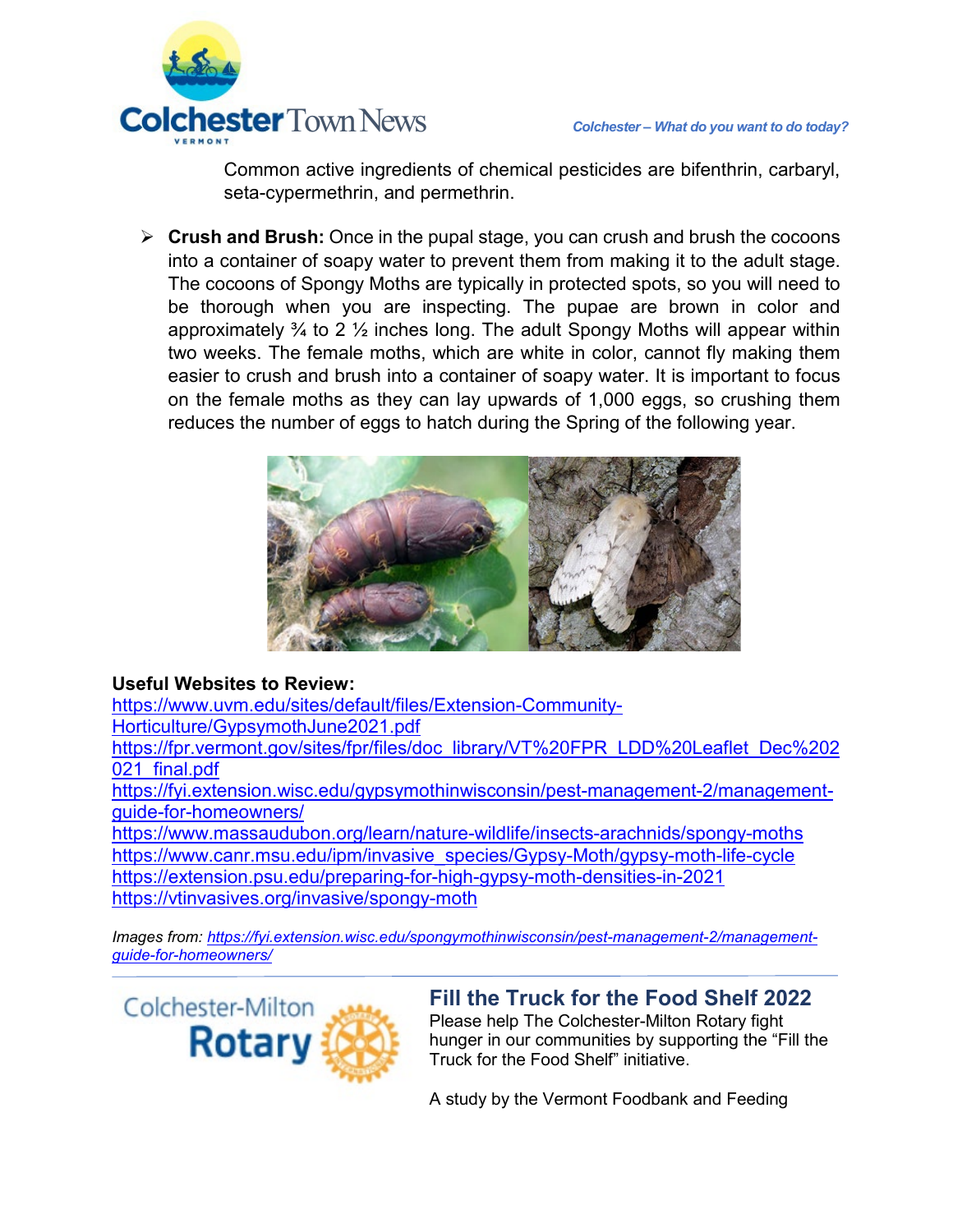

America shows that 1 in 4 people, or an estimated 153,000 people, in Vermont turn to food shelves and meal service programs to feed themselves and their families. This includes 33,900 children and 26,010 seniors.

The Colchester-Milton Rotary will be collecting non-perishable food and monetary donations for the entire month of May. 100% of all food & funds donated will go to the Colchester Community Food Shelf, The Milton Family Community Center, and the Champlain Islands Food Shelf. Donate online or a find collection site via this link: [https://bit.ly/FillTheTruck2022](https://linkprotect.cudasvc.com/url?a=https%3a%2f%2fsp.frontporchforum.com%2ff%2fa%2fAdDKviU9ONEIykJ8EbTQiA%7E%7E%2fAAQuHwA%7E%2fRgRkVr6rP0QfaHR0cHM6Ly9iaXQubHkvRmlsbFRoZVRydWNrMjAyMlcDc3BjQgpica45dGJtCtjDUhhhdGViZWF1QGNvbGNoZXN0ZXJ2dC5nb3ZYBAAAAAA%7E&c=E,1,NR8XNhKQGG5IC7E4hBn_o_Q8jmf9RxFKVj29hsUyAZWspkXnQGzMiL0elfZ6cLMlWrDRKsaX2hpsHaPAM4ZSvDgGgEpgxdmDVsELjj8yumu-&typo=1)

Thank you for your support!

### **Department Updates**

### **Parks & Recreation:**

### **13TH ANNUAL TOUCH-A-TRUCK**

**Location:** Colchester High School, Parking Lot **Date:** May 14th, 2022 **Times:**

- $\circ$  9:00-10:30 AM: "Quiet Time" (no sirens used)
- $\circ$  10:30-11:00 AM: Sirens & Air horns may be used

Come out and see what it's like to be in the big trucks! Children (and parents) can climb, sit and play on tractors, police cars, dump trucks, fire trucks, and a variety of other vehicles. Don't forget your cameras to capture the smile on your child's face as they sit on the large trucks!

For more information, visit [http://colchestervt.gov/touch-a](https://linkprotect.cudasvc.com/url?a=https%3a%2f%2fsp.frontporchforum.com%2ff%2fa%2fnUJm4aHcK03uGH17TadDoA%7E%7E%2fAAQuHwA%7E%2fRgRkVB2xP0QlaHR0cDovL2NvbGNoZXN0ZXJ2dC5nb3YvdG91Y2gtYS10cnVja1cDc3BjQgpicbKYcWJ0GNbJUhhhdGViZWF1QGNvbGNoZXN0ZXJ2dC5nb3ZYBAAAAAA%7E&c=E,1,5i0La6kiFCJzcokosBI3W1Td5gZamjoPmJ_WQpuGDdUskvTWGWbeiseVmskMJmzjIpIV3cSLklBbjwwP-ts8R2P2s3pETHQpXrZ8b_ACXceNJpU,&typo=1)[truck](https://linkprotect.cudasvc.com/url?a=https%3a%2f%2fsp.frontporchforum.com%2ff%2fa%2fnUJm4aHcK03uGH17TadDoA%7E%7E%2fAAQuHwA%7E%2fRgRkVB2xP0QlaHR0cDovL2NvbGNoZXN0ZXJ2dC5nb3YvdG91Y2gtYS10cnVja1cDc3BjQgpicbKYcWJ0GNbJUhhhdGViZWF1QGNvbGNoZXN0ZXJ2dC5nb3ZYBAAAAAA%7E&c=E,1,5i0La6kiFCJzcokosBI3W1Td5gZamjoPmJ_WQpuGDdUskvTWGWbeiseVmskMJmzjIpIV3cSLklBbjwwP-ts8R2P2s3pETHQpXrZ8b_ACXceNJpU,&typo=1) or call at 802-264-5640.



# **Upcoming Town Meetings**

**Selectboard:** Tuesday, May 10th*,* 6:30 pm at the Colchester Town Offices, 3rd Floor Outer Bay Conference Room, 781 Blakely Road. Residents are welcome to attend the meeting or alternatively send a note, up to 1,000 words, to

TownManager@colchestervt.gov with "Citizens to be Heard" in the Subject and their name and address in the body of the email. The email will be shared with the entire Selectboard prior to the meeting and included in the information packet at the next meeting (as the information packet for the current meeting is sent out along with the agenda).